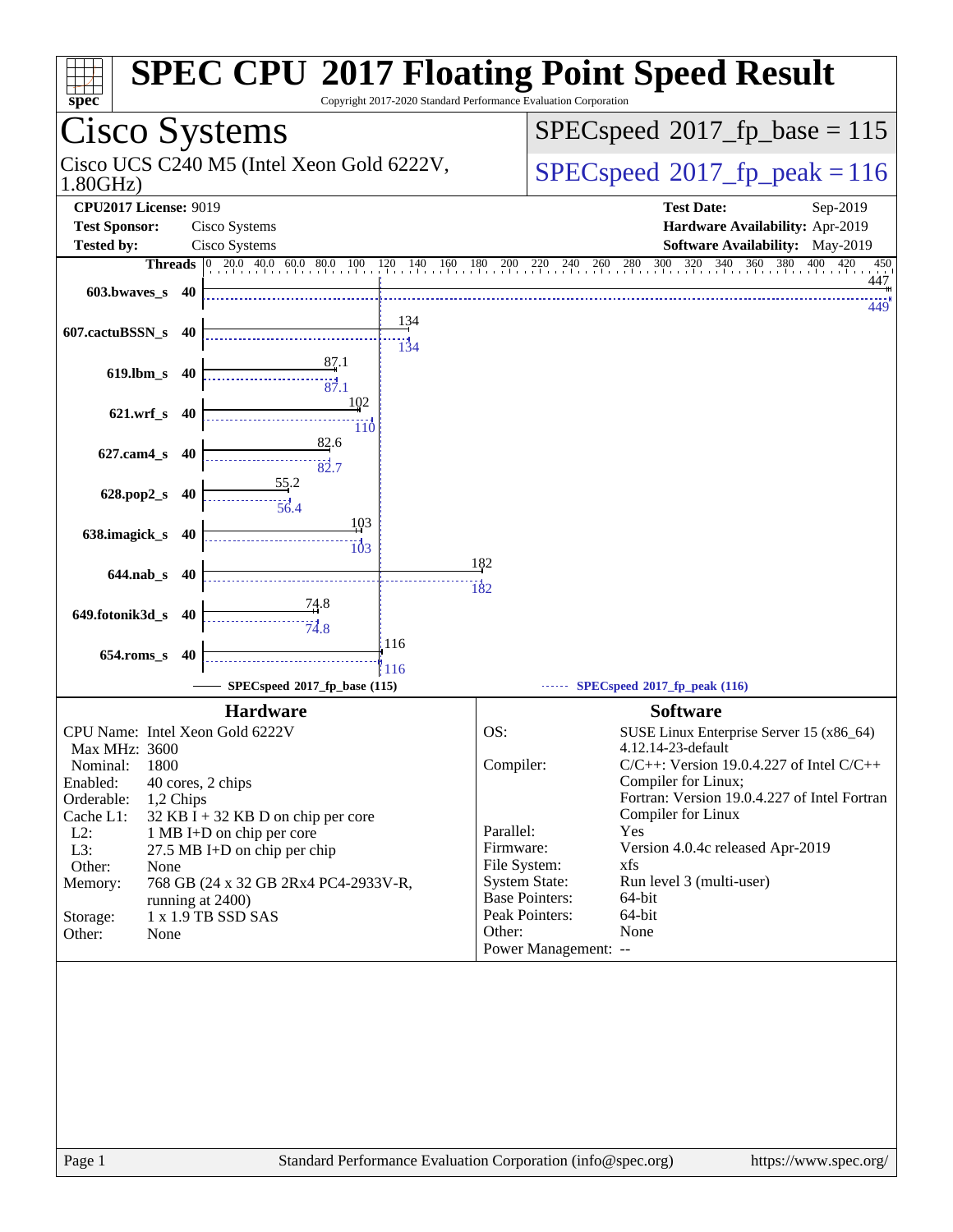

Copyright 2017-2020 Standard Performance Evaluation Corporation

# Cisco Systems

1.80GHz) Cisco UCS C240 M5 (Intel Xeon Gold 6222V,  $\vert$  [SPECspeed](http://www.spec.org/auto/cpu2017/Docs/result-fields.html#SPECspeed2017fppeak)<sup>®</sup>2017 fp\_peak = 116

[SPECspeed](http://www.spec.org/auto/cpu2017/Docs/result-fields.html#SPECspeed2017fpbase)<sup>®</sup>2017 fp base = 115

**[CPU2017 License:](http://www.spec.org/auto/cpu2017/Docs/result-fields.html#CPU2017License)** 9019 **[Test Date:](http://www.spec.org/auto/cpu2017/Docs/result-fields.html#TestDate)** Sep-2019 **[Test Sponsor:](http://www.spec.org/auto/cpu2017/Docs/result-fields.html#TestSponsor)** Cisco Systems **[Hardware Availability:](http://www.spec.org/auto/cpu2017/Docs/result-fields.html#HardwareAvailability)** Apr-2019 **[Tested by:](http://www.spec.org/auto/cpu2017/Docs/result-fields.html#Testedby)** Cisco Systems **[Software Availability:](http://www.spec.org/auto/cpu2017/Docs/result-fields.html#SoftwareAvailability)** May-2019

### **[Results Table](http://www.spec.org/auto/cpu2017/Docs/result-fields.html#ResultsTable)**

|                                    | <b>Base</b>    |                |            |                | <b>Peak</b> |                |       |                |                |              |                |              |                |              |
|------------------------------------|----------------|----------------|------------|----------------|-------------|----------------|-------|----------------|----------------|--------------|----------------|--------------|----------------|--------------|
| <b>Benchmark</b>                   | <b>Threads</b> | <b>Seconds</b> | Ratio      | <b>Seconds</b> | Ratio       | <b>Seconds</b> | Ratio | <b>Threads</b> | <b>Seconds</b> | <b>Ratio</b> | <b>Seconds</b> | <b>Ratio</b> | <b>Seconds</b> | <b>Ratio</b> |
| $603.bwaves$ s                     | 40             | 131            | 449        | 132            | 447         | 132            | 446   | 40             | 131            | 449          | 132            | <u>449</u>   | 132            | 448          |
| 607.cactuBSSN s                    | 40             | 124            | 134        | 124            | 134         | <u>124</u>     | 134   | 40             | <u>124</u>     | 134          | 124            | 135          | 124            | 134          |
| $619.1$ bm s                       | 40             | 60.1           | 87.1       | 60.2           | 87.1        | 60.9           | 86.1  | 40             | 60.1           | 87.1         | 60.1           | 87.2         | 60.4           | 86.7         |
| $621$ .wrf s                       | 40             | 130            | 102        | 129            | 103         | 131            | 101   | 40             | 120            | 110          | <b>120</b>     | <b>110</b>   | 119            | 111          |
| $627$ .cam $4 \text{ s}$           | 40             | 107            | 82.6       | 107            | 82.6        | 108            | 82.4  | 40             | 107            | 82.7         | 107            | 82.6         | 107            | 82.7         |
| $628.pop2_s$                       | 40             | 215            | 55.1       | 215            | 55.2        | 214            | 55.6  | 40             | 210            | 56.4         | 211            | 56.1         | 209            | 56.9         |
| 638.imagick_s                      | 40             | 145            | 99.6       | 140            | 103         | 140            | 103   | 40             | 140            | <b>103</b>   | 140            | 103          | 140            | 103          |
| $644$ .nab s                       | 40             | 96.1           | 182        | 96.0           | 182         | 96.0           | 182   | 40             | 96.1           | 182          | 96.1           | 182          | 96.1           | 182          |
| 649.fotonik3d s                    | 40             | 122            | 74.9       | 122            | 74.8        | 126            | 72.1  | 40             | 122            | 74.7         | 122            | 74.9         | 122            | 74.8         |
| $654$ .roms s                      | 40             | 135            | <b>116</b> | 135            | 117         | 135            | 116   | 40             | 138            | 114          | 136            | 116          | <u>136</u>     | 116          |
| $SPECspeed^*2017$ fp base =<br>115 |                |                |            |                |             |                |       |                |                |              |                |              |                |              |

**[SPECspeed](http://www.spec.org/auto/cpu2017/Docs/result-fields.html#SPECspeed2017fppeak)[2017\\_fp\\_peak =](http://www.spec.org/auto/cpu2017/Docs/result-fields.html#SPECspeed2017fppeak) 116**

Results appear in the [order in which they were run.](http://www.spec.org/auto/cpu2017/Docs/result-fields.html#RunOrder) Bold underlined text [indicates a median measurement](http://www.spec.org/auto/cpu2017/Docs/result-fields.html#Median).

### **[Operating System Notes](http://www.spec.org/auto/cpu2017/Docs/result-fields.html#OperatingSystemNotes)**

Stack size set to unlimited using "ulimit -s unlimited"

### **[General Notes](http://www.spec.org/auto/cpu2017/Docs/result-fields.html#GeneralNotes)**

Environment variables set by runcpu before the start of the run: KMP\_AFFINITY = "granularity=fine,compact" LD\_LIBRARY\_PATH = "/home/cpu2017/lib/intel64" OMP\_STACKSIZE = "192M"

 Binaries compiled on a system with 1x Intel Core i9-7900X CPU + 32GB RAM memory using Redhat Enterprise Linux 7.5 Transparent Huge Pages enabled by default Prior to runcpu invocation Filesystem page cache synced and cleared with: sync; echo 3> /proc/sys/vm/drop\_caches NA: The test sponsor attests, as of date of publication, that CVE-2017-5754 (Meltdown) is mitigated in the system as tested and documented. Yes: The test sponsor attests, as of date of publication, that CVE-2017-5753 (Spectre variant 1) is mitigated in the system as tested and documented. Yes: The test sponsor attests, as of date of publication, that CVE-2017-5715 (Spectre variant 2) is mitigated in the system as tested and documented.

#### **[Platform Notes](http://www.spec.org/auto/cpu2017/Docs/result-fields.html#PlatformNotes)**

BIOS Settings: Intel HyperThreading Technology set to Disabled CPU performance set to Enterprise

**(Continued on next page)**

Page 2 Standard Performance Evaluation Corporation [\(info@spec.org\)](mailto:info@spec.org) <https://www.spec.org/>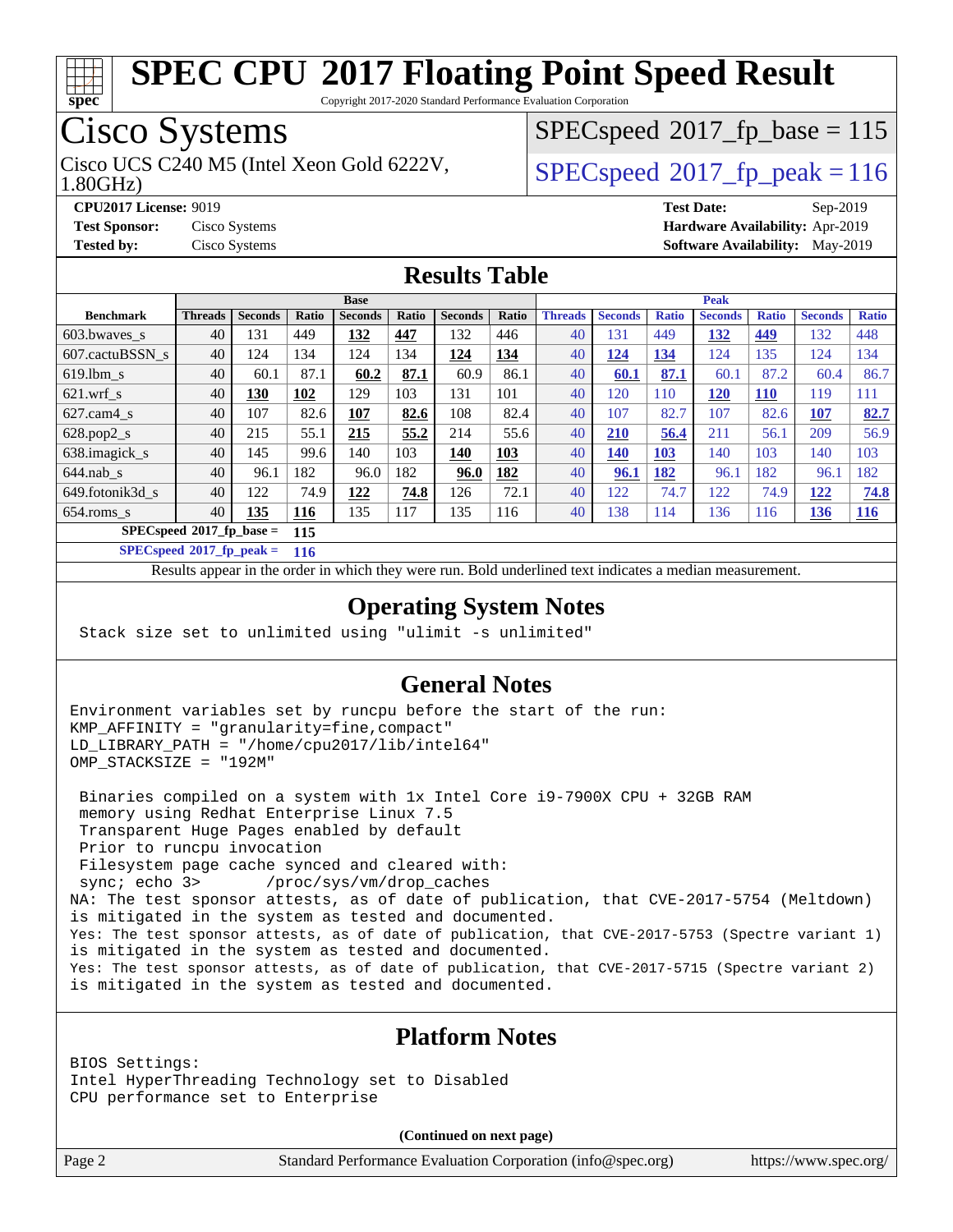

Copyright 2017-2020 Standard Performance Evaluation Corporation

# Cisco Systems

Cisco UCS C240 M5 (Intel Xeon Gold 6222V, 1.80GHz)

[SPECspeed](http://www.spec.org/auto/cpu2017/Docs/result-fields.html#SPECspeed2017fpbase)<sup>®</sup>2017 fp base = 115

[SPECspeed](http://www.spec.org/auto/cpu2017/Docs/result-fields.html#SPECspeed2017fppeak)<sup>®</sup>2017 fp peak = 116

**[Test Sponsor:](http://www.spec.org/auto/cpu2017/Docs/result-fields.html#TestSponsor)** Cisco Systems **[Hardware Availability:](http://www.spec.org/auto/cpu2017/Docs/result-fields.html#HardwareAvailability)** Apr-2019

**[CPU2017 License:](http://www.spec.org/auto/cpu2017/Docs/result-fields.html#CPU2017License)** 9019 **[Test Date:](http://www.spec.org/auto/cpu2017/Docs/result-fields.html#TestDate)** Sep-2019 **[Tested by:](http://www.spec.org/auto/cpu2017/Docs/result-fields.html#Testedby)** Cisco Systems **[Software Availability:](http://www.spec.org/auto/cpu2017/Docs/result-fields.html#SoftwareAvailability)** May-2019

#### **[Platform Notes \(Continued\)](http://www.spec.org/auto/cpu2017/Docs/result-fields.html#PlatformNotes)**

Page 3 Standard Performance Evaluation Corporation [\(info@spec.org\)](mailto:info@spec.org) <https://www.spec.org/> Power Performance Tuning set to OS Controls SNC set to Disabled Patrol Scrub set to Disabled Sysinfo program /home/cpu2017/bin/sysinfo Rev: r5974 of 2018-05-19 9bcde8f2999c33d61f64985e45859ea9 running on linux-4z0x Mon Sep 9 12:35:24 2019 SUT (System Under Test) info as seen by some common utilities. For more information on this section, see <https://www.spec.org/cpu2017/Docs/config.html#sysinfo> From /proc/cpuinfo model name : Intel(R) Xeon(R) Gold 6222V CPU @ 1.80GHz 2 "physical id"s (chips) 40 "processors" cores, siblings (Caution: counting these is hw and system dependent. The following excerpts from /proc/cpuinfo might not be reliable. Use with caution.) cpu cores : 20 siblings : 20 physical 0: cores 0 1 2 3 4 8 9 10 11 12 16 17 18 19 20 24 25 26 27 28 physical 1: cores 0 1 2 3 4 8 9 10 11 12 16 17 18 19 20 24 25 26 27 28 From lscpu: Architecture: x86\_64 CPU op-mode(s): 32-bit, 64-bit Byte Order: Little Endian  $CPU(s):$  40 On-line CPU(s) list: 0-39 Thread(s) per core: 1 Core(s) per socket: 20 Socket(s): 2 NUMA node(s): 2 Vendor ID: GenuineIntel CPU family: 6 Model: 85 Model name: Intel(R) Xeon(R) Gold 6222V CPU @ 1.80GHz Stepping: 7 CPU MHz: 1800.000 CPU max MHz: 3600.0000<br>CPU min MHz: 800.0000  $CPU$  min  $MHz$ : BogoMIPS: 3600.00 Virtualization: VT-x L1d cache: 32K L1i cache: 32K L2 cache: 1024K L3 cache: 28160K NUMA node0 CPU(s): 0-19 **(Continued on next page)**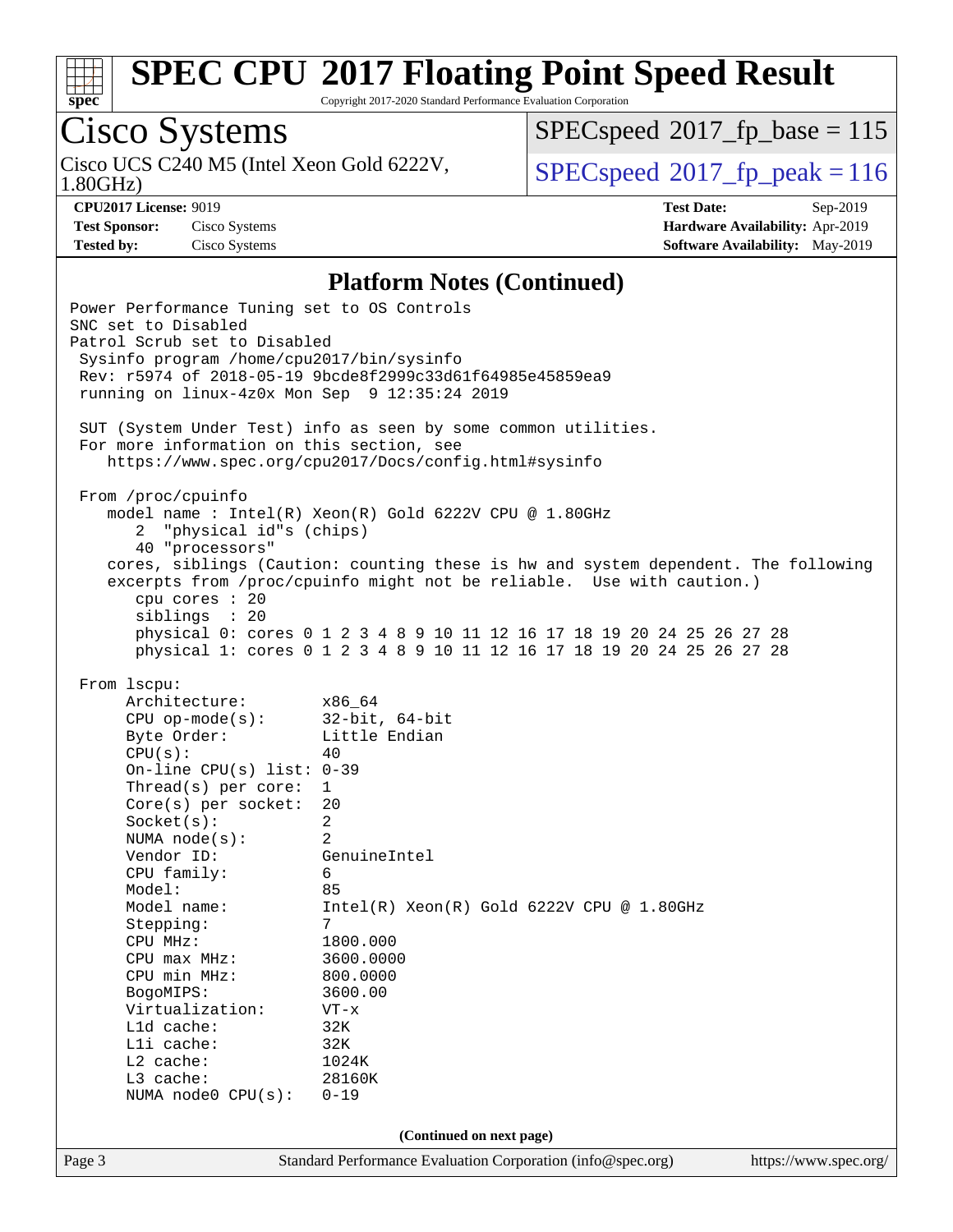

Page 4 Standard Performance Evaluation Corporation [\(info@spec.org\)](mailto:info@spec.org) <https://www.spec.org/>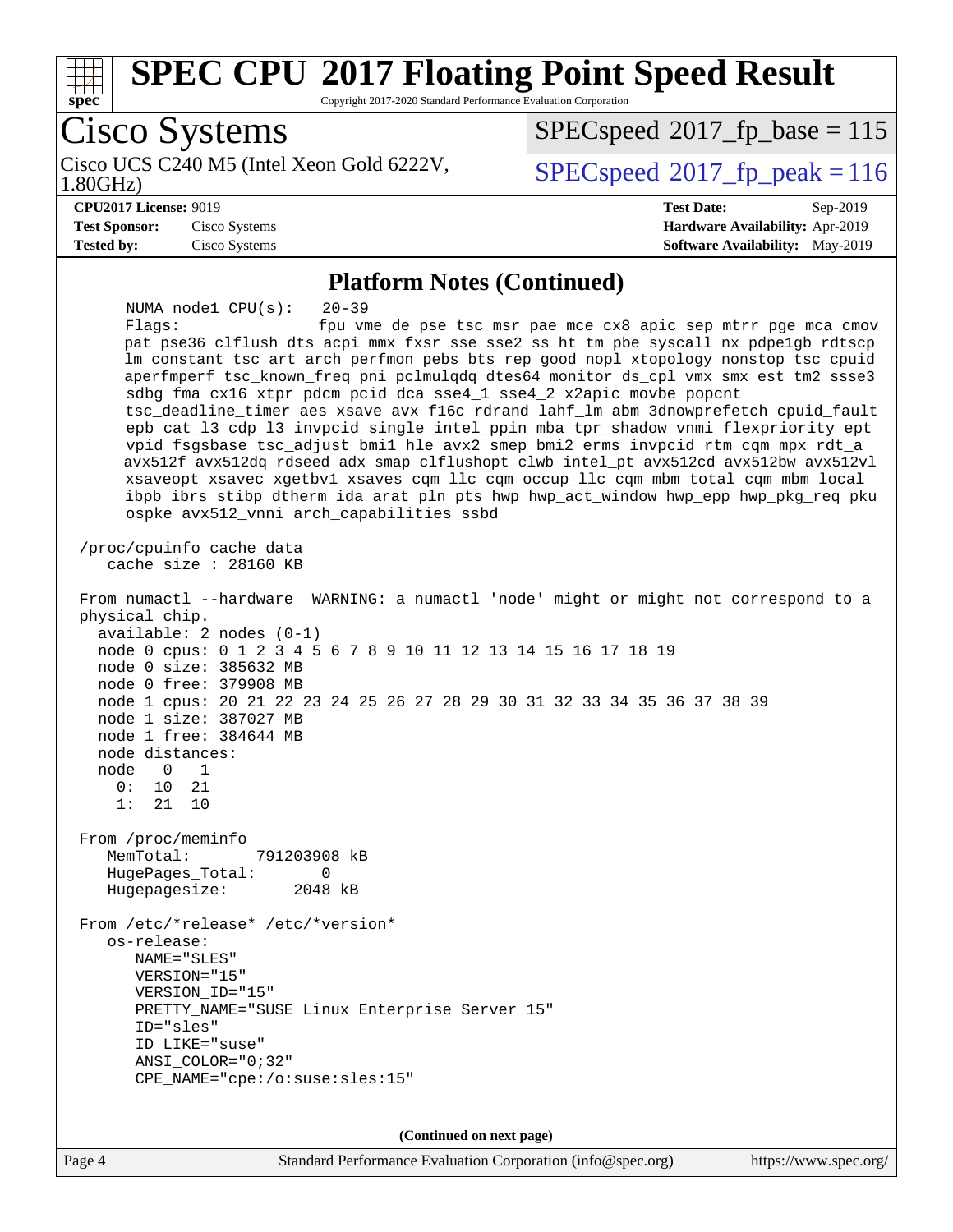

Copyright 2017-2020 Standard Performance Evaluation Corporation

### Cisco Systems

1.80GHz) Cisco UCS C240 M5 (Intel Xeon Gold 6222V,  $\vert$  [SPECspeed](http://www.spec.org/auto/cpu2017/Docs/result-fields.html#SPECspeed2017fppeak)<sup>®</sup>2017 fp\_peak = 116

[SPECspeed](http://www.spec.org/auto/cpu2017/Docs/result-fields.html#SPECspeed2017fpbase)<sup>®</sup>2017 fp base = 115

**[Test Sponsor:](http://www.spec.org/auto/cpu2017/Docs/result-fields.html#TestSponsor)** Cisco Systems **[Hardware Availability:](http://www.spec.org/auto/cpu2017/Docs/result-fields.html#HardwareAvailability)** Apr-2019

**[CPU2017 License:](http://www.spec.org/auto/cpu2017/Docs/result-fields.html#CPU2017License)** 9019 **[Test Date:](http://www.spec.org/auto/cpu2017/Docs/result-fields.html#TestDate)** Sep-2019 **[Tested by:](http://www.spec.org/auto/cpu2017/Docs/result-fields.html#Testedby)** Cisco Systems **[Software Availability:](http://www.spec.org/auto/cpu2017/Docs/result-fields.html#SoftwareAvailability)** May-2019

#### **[Platform Notes \(Continued\)](http://www.spec.org/auto/cpu2017/Docs/result-fields.html#PlatformNotes)**

uname -a:

 Linux linux-4z0x 4.12.14-23-default #1 SMP Tue May 29 21:04:44 UTC 2018 (cd0437b) x86\_64 x86\_64 x86\_64 GNU/Linux

Kernel self-reported vulnerability status:

 CVE-2017-5754 (Meltdown): Not affected CVE-2017-5753 (Spectre variant 1): Mitigation: \_\_user pointer sanitization CVE-2017-5715 (Spectre variant 2): Mitigation: Indirect Branch Restricted Speculation, IBPB, IBRS\_FW

run-level 3 Sep 9 07:45

 SPEC is set to: /home/cpu2017 Filesystem Type Size Used Avail Use% Mounted on /dev/sdaf1 xfs 891G 37G 854G 5% /

 Additional information from dmidecode follows. WARNING: Use caution when you interpret this section. The 'dmidecode' program reads system data which is "intended to allow hardware to be accurately determined", but the intent may not be met, as there are frequent changes to hardware, firmware, and the "DMTF SMBIOS" standard. BIOS Cisco Systems, Inc. C240M5.4.0.4c.0.0411190411 04/11/2019 Memory: 24x 0xCE00 M393A4K40CB2-CVF 32 GB 2 rank 2933, configured at 2400

(End of data from sysinfo program)

#### **[Compiler Version Notes](http://www.spec.org/auto/cpu2017/Docs/result-fields.html#CompilerVersionNotes)**

============================================================================== C | 619.lbm\_s(base, peak) 638.imagick\_s(base, peak) | 644.nab\_s(base, peak) ------------------------------------------------------------------------------ Intel(R) C Intel(R) 64 Compiler for applications running on Intel(R)  $64$ , Version 19.0.4.227 Build 20190416 Copyright (C) 1985-2019 Intel Corporation. All rights reserved. ------------------------------------------------------------------------------ ============================================================================== C++, C, Fortran | 607.cactuBSSN\_s(base, peak) ------------------------------------------------------------------------------ Intel(R) C++ Intel(R) 64 Compiler for applications running on Intel(R)  $64$ , Version 19.0.4.227 Build 20190416 Copyright (C) 1985-2019 Intel Corporation. All rights reserved. Intel(R) C Intel(R) 64 Compiler for applications running on Intel(R)  $64$ , Version 19.0.4.227 Build 20190416 **(Continued on next page)**

| Page 5 | Standard Performance Evaluation Corporation (info@spec.org) | https://www.spec.org/ |
|--------|-------------------------------------------------------------|-----------------------|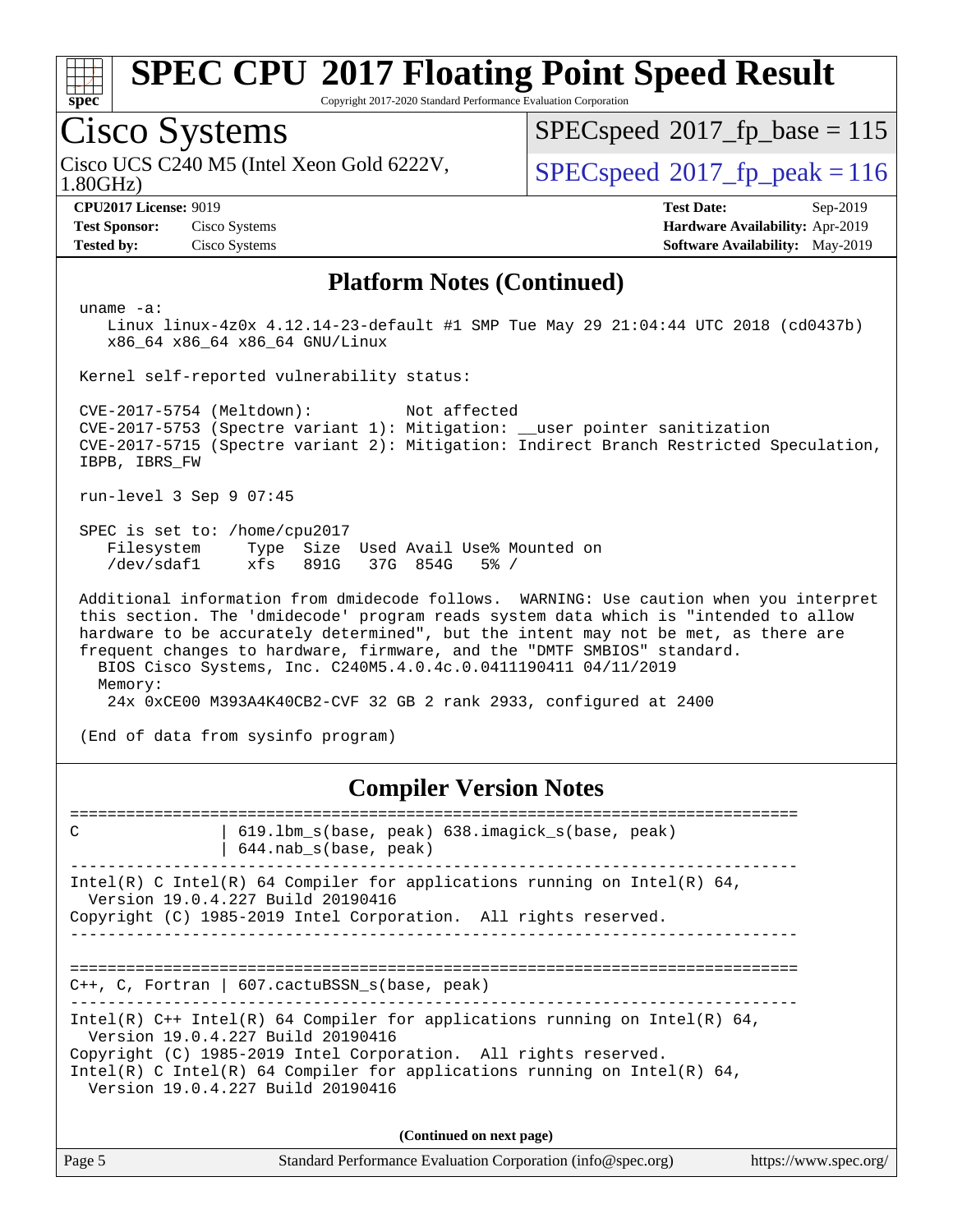| S | Dе |  |
|---|----|--|

Copyright 2017-2020 Standard Performance Evaluation Corporation

## Cisco Systems

1.80GHz) Cisco UCS C240 M5 (Intel Xeon Gold 6222V,  $SPECspeed^{\circ}2017\_fp\_peak = 116$  $SPECspeed^{\circ}2017\_fp\_peak = 116$ 

 $SPECspeed^{\circledcirc}2017_fp\_base = 115$  $SPECspeed^{\circledcirc}2017_fp\_base = 115$ 

**[CPU2017 License:](http://www.spec.org/auto/cpu2017/Docs/result-fields.html#CPU2017License)** 9019 **[Test Date:](http://www.spec.org/auto/cpu2017/Docs/result-fields.html#TestDate)** Sep-2019 **[Test Sponsor:](http://www.spec.org/auto/cpu2017/Docs/result-fields.html#TestSponsor)** Cisco Systems **[Hardware Availability:](http://www.spec.org/auto/cpu2017/Docs/result-fields.html#HardwareAvailability)** Apr-2019 **[Tested by:](http://www.spec.org/auto/cpu2017/Docs/result-fields.html#Testedby)** Cisco Systems **[Software Availability:](http://www.spec.org/auto/cpu2017/Docs/result-fields.html#SoftwareAvailability)** May-2019

### **[Compiler Version Notes \(Continued\)](http://www.spec.org/auto/cpu2017/Docs/result-fields.html#CompilerVersionNotes)**

| Complict version troics (Commucu)                                                                                                                                                                                                                                                                                                                                            |
|------------------------------------------------------------------------------------------------------------------------------------------------------------------------------------------------------------------------------------------------------------------------------------------------------------------------------------------------------------------------------|
| Copyright (C) 1985-2019 Intel Corporation. All rights reserved.<br>$Intel(R)$ Fortran Intel(R) 64 Compiler for applications running on Intel(R)<br>64, Version 19.0.4.227 Build 20190416                                                                                                                                                                                     |
| Copyright (C) 1985-2019 Intel Corporation. All rights reserved.                                                                                                                                                                                                                                                                                                              |
| 603.bwaves_s(base, peak) 649.fotonik3d_s(base, peak)<br>Fortran<br>654.roms_s(base, peak)                                                                                                                                                                                                                                                                                    |
| Intel(R) Fortran Intel(R) 64 Compiler for applications running on Intel(R)<br>64, Version 19.0.4.227 Build 20190416<br>Copyright (C) 1985-2019 Intel Corporation. All rights reserved.                                                                                                                                                                                       |
| $621.wrf_s(base, peak)$ $627.cam4_s(base, peak)$<br>Fortran, C<br>$628.$ pop2_s(base, peak)                                                                                                                                                                                                                                                                                  |
| $Intel(R)$ Fortran Intel(R) 64 Compiler for applications running on Intel(R)<br>64, Version 19.0.4.227 Build 20190416<br>Copyright (C) 1985-2019 Intel Corporation. All rights reserved.<br>Intel(R) C Intel(R) 64 Compiler for applications running on Intel(R) 64,<br>Version 19.0.4.227 Build 20190416<br>Copyright (C) 1985-2019 Intel Corporation. All rights reserved. |

### **[Base Compiler Invocation](http://www.spec.org/auto/cpu2017/Docs/result-fields.html#BaseCompilerInvocation)**

| C benchmarks:<br>$\text{icc -m64 -std=c11}$                                     |
|---------------------------------------------------------------------------------|
| Fortran benchmarks:<br>ifort -m64                                               |
| Benchmarks using both Fortran and C:<br>ifort -m64 icc -m64 -std=c11            |
| Benchmarks using Fortran, C, and C++:<br>icpc -m64 icc -m64 -std=c11 ifort -m64 |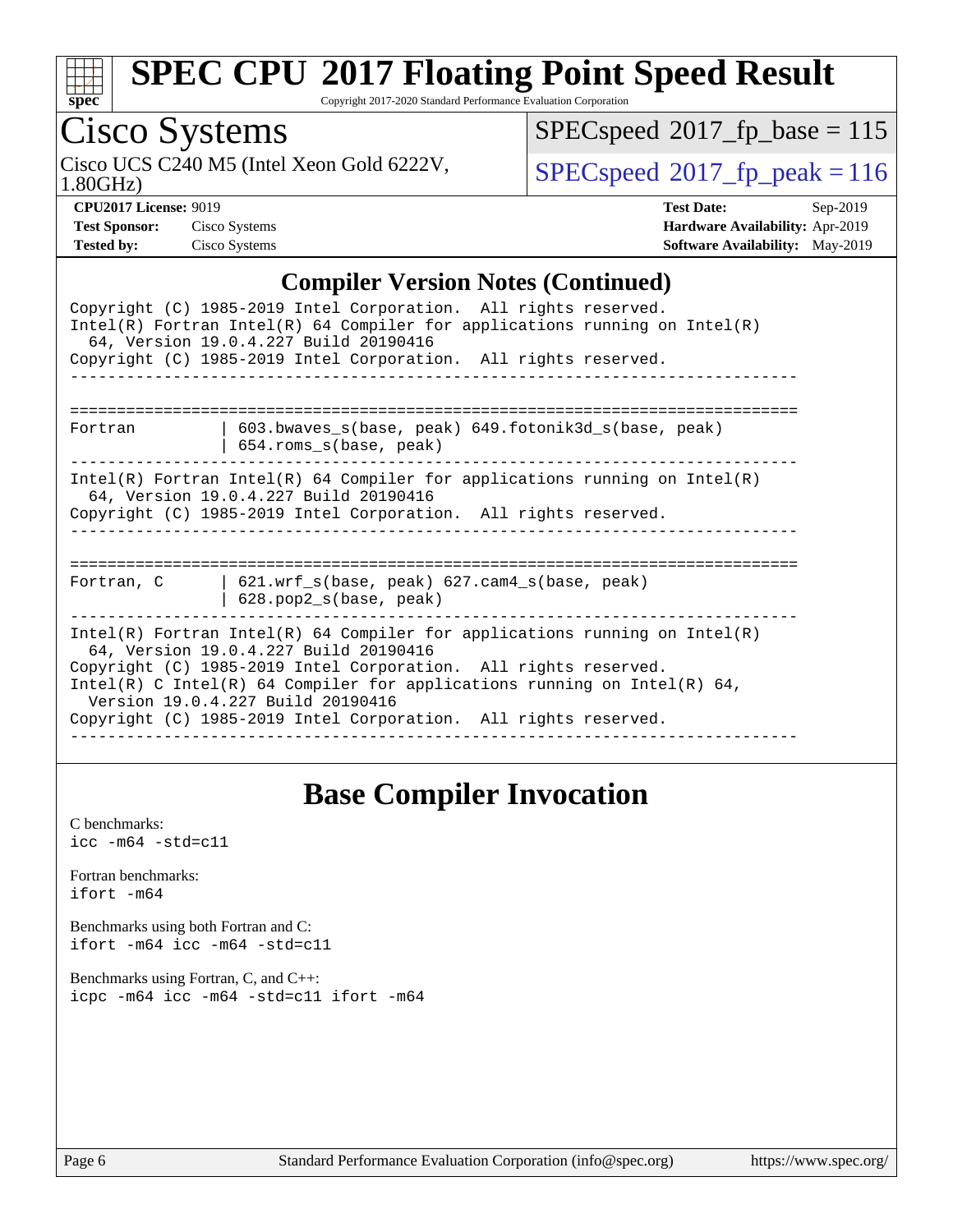

Copyright 2017-2020 Standard Performance Evaluation Corporation

# Cisco Systems

1.80GHz) Cisco UCS C240 M5 (Intel Xeon Gold 6222V,  $\vert$  [SPECspeed](http://www.spec.org/auto/cpu2017/Docs/result-fields.html#SPECspeed2017fppeak)<sup>®</sup>2017 fp\_peak = 116

[SPECspeed](http://www.spec.org/auto/cpu2017/Docs/result-fields.html#SPECspeed2017fpbase)<sup>®</sup>2017 fp base = 115

**[Test Sponsor:](http://www.spec.org/auto/cpu2017/Docs/result-fields.html#TestSponsor)** Cisco Systems **[Hardware Availability:](http://www.spec.org/auto/cpu2017/Docs/result-fields.html#HardwareAvailability)** Apr-2019 **[Tested by:](http://www.spec.org/auto/cpu2017/Docs/result-fields.html#Testedby)** Cisco Systems **[Software Availability:](http://www.spec.org/auto/cpu2017/Docs/result-fields.html#SoftwareAvailability)** May-2019

**[CPU2017 License:](http://www.spec.org/auto/cpu2017/Docs/result-fields.html#CPU2017License)** 9019 **[Test Date:](http://www.spec.org/auto/cpu2017/Docs/result-fields.html#TestDate)** Sep-2019

### **[Base Portability Flags](http://www.spec.org/auto/cpu2017/Docs/result-fields.html#BasePortabilityFlags)**

 603.bwaves\_s: [-DSPEC\\_LP64](http://www.spec.org/cpu2017/results/res2019q4/cpu2017-20190913-17844.flags.html#suite_basePORTABILITY603_bwaves_s_DSPEC_LP64) 607.cactuBSSN\_s: [-DSPEC\\_LP64](http://www.spec.org/cpu2017/results/res2019q4/cpu2017-20190913-17844.flags.html#suite_basePORTABILITY607_cactuBSSN_s_DSPEC_LP64) 619.lbm\_s: [-DSPEC\\_LP64](http://www.spec.org/cpu2017/results/res2019q4/cpu2017-20190913-17844.flags.html#suite_basePORTABILITY619_lbm_s_DSPEC_LP64) 621.wrf\_s: [-DSPEC\\_LP64](http://www.spec.org/cpu2017/results/res2019q4/cpu2017-20190913-17844.flags.html#suite_basePORTABILITY621_wrf_s_DSPEC_LP64) [-DSPEC\\_CASE\\_FLAG](http://www.spec.org/cpu2017/results/res2019q4/cpu2017-20190913-17844.flags.html#b621.wrf_s_baseCPORTABILITY_DSPEC_CASE_FLAG) [-convert big\\_endian](http://www.spec.org/cpu2017/results/res2019q4/cpu2017-20190913-17844.flags.html#user_baseFPORTABILITY621_wrf_s_convert_big_endian_c3194028bc08c63ac5d04de18c48ce6d347e4e562e8892b8bdbdc0214820426deb8554edfa529a3fb25a586e65a3d812c835984020483e7e73212c4d31a38223) 627.cam4\_s: [-DSPEC\\_LP64](http://www.spec.org/cpu2017/results/res2019q4/cpu2017-20190913-17844.flags.html#suite_basePORTABILITY627_cam4_s_DSPEC_LP64) [-DSPEC\\_CASE\\_FLAG](http://www.spec.org/cpu2017/results/res2019q4/cpu2017-20190913-17844.flags.html#b627.cam4_s_baseCPORTABILITY_DSPEC_CASE_FLAG) 628.pop2\_s: [-DSPEC\\_LP64](http://www.spec.org/cpu2017/results/res2019q4/cpu2017-20190913-17844.flags.html#suite_basePORTABILITY628_pop2_s_DSPEC_LP64) [-DSPEC\\_CASE\\_FLAG](http://www.spec.org/cpu2017/results/res2019q4/cpu2017-20190913-17844.flags.html#b628.pop2_s_baseCPORTABILITY_DSPEC_CASE_FLAG) [-convert big\\_endian](http://www.spec.org/cpu2017/results/res2019q4/cpu2017-20190913-17844.flags.html#user_baseFPORTABILITY628_pop2_s_convert_big_endian_c3194028bc08c63ac5d04de18c48ce6d347e4e562e8892b8bdbdc0214820426deb8554edfa529a3fb25a586e65a3d812c835984020483e7e73212c4d31a38223) [-assume byterecl](http://www.spec.org/cpu2017/results/res2019q4/cpu2017-20190913-17844.flags.html#user_baseFPORTABILITY628_pop2_s_assume_byterecl_7e47d18b9513cf18525430bbf0f2177aa9bf368bc7a059c09b2c06a34b53bd3447c950d3f8d6c70e3faf3a05c8557d66a5798b567902e8849adc142926523472) 638.imagick\_s: [-DSPEC\\_LP64](http://www.spec.org/cpu2017/results/res2019q4/cpu2017-20190913-17844.flags.html#suite_basePORTABILITY638_imagick_s_DSPEC_LP64) 644.nab\_s: [-DSPEC\\_LP64](http://www.spec.org/cpu2017/results/res2019q4/cpu2017-20190913-17844.flags.html#suite_basePORTABILITY644_nab_s_DSPEC_LP64) 649.fotonik3d\_s: [-DSPEC\\_LP64](http://www.spec.org/cpu2017/results/res2019q4/cpu2017-20190913-17844.flags.html#suite_basePORTABILITY649_fotonik3d_s_DSPEC_LP64) 654.roms\_s: [-DSPEC\\_LP64](http://www.spec.org/cpu2017/results/res2019q4/cpu2017-20190913-17844.flags.html#suite_basePORTABILITY654_roms_s_DSPEC_LP64)

### **[Base Optimization Flags](http://www.spec.org/auto/cpu2017/Docs/result-fields.html#BaseOptimizationFlags)**

[C benchmarks](http://www.spec.org/auto/cpu2017/Docs/result-fields.html#Cbenchmarks):

[-xCORE-AVX512](http://www.spec.org/cpu2017/results/res2019q4/cpu2017-20190913-17844.flags.html#user_CCbase_f-xCORE-AVX512) [-ipo](http://www.spec.org/cpu2017/results/res2019q4/cpu2017-20190913-17844.flags.html#user_CCbase_f-ipo) [-O3](http://www.spec.org/cpu2017/results/res2019q4/cpu2017-20190913-17844.flags.html#user_CCbase_f-O3) [-no-prec-div](http://www.spec.org/cpu2017/results/res2019q4/cpu2017-20190913-17844.flags.html#user_CCbase_f-no-prec-div) [-qopt-prefetch](http://www.spec.org/cpu2017/results/res2019q4/cpu2017-20190913-17844.flags.html#user_CCbase_f-qopt-prefetch) [-ffinite-math-only](http://www.spec.org/cpu2017/results/res2019q4/cpu2017-20190913-17844.flags.html#user_CCbase_f_finite_math_only_cb91587bd2077682c4b38af759c288ed7c732db004271a9512da14a4f8007909a5f1427ecbf1a0fb78ff2a814402c6114ac565ca162485bbcae155b5e4258871) [-qopt-mem-layout-trans=4](http://www.spec.org/cpu2017/results/res2019q4/cpu2017-20190913-17844.flags.html#user_CCbase_f-qopt-mem-layout-trans_fa39e755916c150a61361b7846f310bcdf6f04e385ef281cadf3647acec3f0ae266d1a1d22d972a7087a248fd4e6ca390a3634700869573d231a252c784941a8) [-qopenmp](http://www.spec.org/cpu2017/results/res2019q4/cpu2017-20190913-17844.flags.html#user_CCbase_qopenmp_16be0c44f24f464004c6784a7acb94aca937f053568ce72f94b139a11c7c168634a55f6653758ddd83bcf7b8463e8028bb0b48b77bcddc6b78d5d95bb1df2967) [-DSPEC\\_OPENMP](http://www.spec.org/cpu2017/results/res2019q4/cpu2017-20190913-17844.flags.html#suite_CCbase_DSPEC_OPENMP)

[Fortran benchmarks](http://www.spec.org/auto/cpu2017/Docs/result-fields.html#Fortranbenchmarks):

[-DSPEC\\_OPENMP](http://www.spec.org/cpu2017/results/res2019q4/cpu2017-20190913-17844.flags.html#suite_FCbase_DSPEC_OPENMP) [-xCORE-AVX512](http://www.spec.org/cpu2017/results/res2019q4/cpu2017-20190913-17844.flags.html#user_FCbase_f-xCORE-AVX512) [-ipo](http://www.spec.org/cpu2017/results/res2019q4/cpu2017-20190913-17844.flags.html#user_FCbase_f-ipo) [-O3](http://www.spec.org/cpu2017/results/res2019q4/cpu2017-20190913-17844.flags.html#user_FCbase_f-O3) [-no-prec-div](http://www.spec.org/cpu2017/results/res2019q4/cpu2017-20190913-17844.flags.html#user_FCbase_f-no-prec-div) [-qopt-prefetch](http://www.spec.org/cpu2017/results/res2019q4/cpu2017-20190913-17844.flags.html#user_FCbase_f-qopt-prefetch) [-ffinite-math-only](http://www.spec.org/cpu2017/results/res2019q4/cpu2017-20190913-17844.flags.html#user_FCbase_f_finite_math_only_cb91587bd2077682c4b38af759c288ed7c732db004271a9512da14a4f8007909a5f1427ecbf1a0fb78ff2a814402c6114ac565ca162485bbcae155b5e4258871) [-qopt-mem-layout-trans=4](http://www.spec.org/cpu2017/results/res2019q4/cpu2017-20190913-17844.flags.html#user_FCbase_f-qopt-mem-layout-trans_fa39e755916c150a61361b7846f310bcdf6f04e385ef281cadf3647acec3f0ae266d1a1d22d972a7087a248fd4e6ca390a3634700869573d231a252c784941a8) [-qopenmp](http://www.spec.org/cpu2017/results/res2019q4/cpu2017-20190913-17844.flags.html#user_FCbase_qopenmp_16be0c44f24f464004c6784a7acb94aca937f053568ce72f94b139a11c7c168634a55f6653758ddd83bcf7b8463e8028bb0b48b77bcddc6b78d5d95bb1df2967) [-nostandard-realloc-lhs](http://www.spec.org/cpu2017/results/res2019q4/cpu2017-20190913-17844.flags.html#user_FCbase_f_2003_std_realloc_82b4557e90729c0f113870c07e44d33d6f5a304b4f63d4c15d2d0f1fab99f5daaed73bdb9275d9ae411527f28b936061aa8b9c8f2d63842963b95c9dd6426b8a)

[Benchmarks using both Fortran and C](http://www.spec.org/auto/cpu2017/Docs/result-fields.html#BenchmarksusingbothFortranandC):

[-xCORE-AVX512](http://www.spec.org/cpu2017/results/res2019q4/cpu2017-20190913-17844.flags.html#user_CC_FCbase_f-xCORE-AVX512) [-ipo](http://www.spec.org/cpu2017/results/res2019q4/cpu2017-20190913-17844.flags.html#user_CC_FCbase_f-ipo) [-O3](http://www.spec.org/cpu2017/results/res2019q4/cpu2017-20190913-17844.flags.html#user_CC_FCbase_f-O3) [-no-prec-div](http://www.spec.org/cpu2017/results/res2019q4/cpu2017-20190913-17844.flags.html#user_CC_FCbase_f-no-prec-div) [-qopt-prefetch](http://www.spec.org/cpu2017/results/res2019q4/cpu2017-20190913-17844.flags.html#user_CC_FCbase_f-qopt-prefetch) [-ffinite-math-only](http://www.spec.org/cpu2017/results/res2019q4/cpu2017-20190913-17844.flags.html#user_CC_FCbase_f_finite_math_only_cb91587bd2077682c4b38af759c288ed7c732db004271a9512da14a4f8007909a5f1427ecbf1a0fb78ff2a814402c6114ac565ca162485bbcae155b5e4258871) [-qopt-mem-layout-trans=4](http://www.spec.org/cpu2017/results/res2019q4/cpu2017-20190913-17844.flags.html#user_CC_FCbase_f-qopt-mem-layout-trans_fa39e755916c150a61361b7846f310bcdf6f04e385ef281cadf3647acec3f0ae266d1a1d22d972a7087a248fd4e6ca390a3634700869573d231a252c784941a8) [-qopenmp](http://www.spec.org/cpu2017/results/res2019q4/cpu2017-20190913-17844.flags.html#user_CC_FCbase_qopenmp_16be0c44f24f464004c6784a7acb94aca937f053568ce72f94b139a11c7c168634a55f6653758ddd83bcf7b8463e8028bb0b48b77bcddc6b78d5d95bb1df2967) [-DSPEC\\_OPENMP](http://www.spec.org/cpu2017/results/res2019q4/cpu2017-20190913-17844.flags.html#suite_CC_FCbase_DSPEC_OPENMP) [-nostandard-realloc-lhs](http://www.spec.org/cpu2017/results/res2019q4/cpu2017-20190913-17844.flags.html#user_CC_FCbase_f_2003_std_realloc_82b4557e90729c0f113870c07e44d33d6f5a304b4f63d4c15d2d0f1fab99f5daaed73bdb9275d9ae411527f28b936061aa8b9c8f2d63842963b95c9dd6426b8a)

[Benchmarks using Fortran, C, and C++:](http://www.spec.org/auto/cpu2017/Docs/result-fields.html#BenchmarksusingFortranCandCXX)

[-xCORE-AVX512](http://www.spec.org/cpu2017/results/res2019q4/cpu2017-20190913-17844.flags.html#user_CC_CXX_FCbase_f-xCORE-AVX512) [-ipo](http://www.spec.org/cpu2017/results/res2019q4/cpu2017-20190913-17844.flags.html#user_CC_CXX_FCbase_f-ipo) [-O3](http://www.spec.org/cpu2017/results/res2019q4/cpu2017-20190913-17844.flags.html#user_CC_CXX_FCbase_f-O3) [-no-prec-div](http://www.spec.org/cpu2017/results/res2019q4/cpu2017-20190913-17844.flags.html#user_CC_CXX_FCbase_f-no-prec-div) [-qopt-prefetch](http://www.spec.org/cpu2017/results/res2019q4/cpu2017-20190913-17844.flags.html#user_CC_CXX_FCbase_f-qopt-prefetch) [-ffinite-math-only](http://www.spec.org/cpu2017/results/res2019q4/cpu2017-20190913-17844.flags.html#user_CC_CXX_FCbase_f_finite_math_only_cb91587bd2077682c4b38af759c288ed7c732db004271a9512da14a4f8007909a5f1427ecbf1a0fb78ff2a814402c6114ac565ca162485bbcae155b5e4258871) [-qopt-mem-layout-trans=4](http://www.spec.org/cpu2017/results/res2019q4/cpu2017-20190913-17844.flags.html#user_CC_CXX_FCbase_f-qopt-mem-layout-trans_fa39e755916c150a61361b7846f310bcdf6f04e385ef281cadf3647acec3f0ae266d1a1d22d972a7087a248fd4e6ca390a3634700869573d231a252c784941a8) [-qopenmp](http://www.spec.org/cpu2017/results/res2019q4/cpu2017-20190913-17844.flags.html#user_CC_CXX_FCbase_qopenmp_16be0c44f24f464004c6784a7acb94aca937f053568ce72f94b139a11c7c168634a55f6653758ddd83bcf7b8463e8028bb0b48b77bcddc6b78d5d95bb1df2967) [-DSPEC\\_OPENMP](http://www.spec.org/cpu2017/results/res2019q4/cpu2017-20190913-17844.flags.html#suite_CC_CXX_FCbase_DSPEC_OPENMP) [-nostandard-realloc-lhs](http://www.spec.org/cpu2017/results/res2019q4/cpu2017-20190913-17844.flags.html#user_CC_CXX_FCbase_f_2003_std_realloc_82b4557e90729c0f113870c07e44d33d6f5a304b4f63d4c15d2d0f1fab99f5daaed73bdb9275d9ae411527f28b936061aa8b9c8f2d63842963b95c9dd6426b8a)

### **[Peak Compiler Invocation](http://www.spec.org/auto/cpu2017/Docs/result-fields.html#PeakCompilerInvocation)**

[C benchmarks](http://www.spec.org/auto/cpu2017/Docs/result-fields.html#Cbenchmarks): [icc -m64 -std=c11](http://www.spec.org/cpu2017/results/res2019q4/cpu2017-20190913-17844.flags.html#user_CCpeak_intel_icc_64bit_c11_33ee0cdaae7deeeab2a9725423ba97205ce30f63b9926c2519791662299b76a0318f32ddfffdc46587804de3178b4f9328c46fa7c2b0cd779d7a61945c91cd35)

[Fortran benchmarks](http://www.spec.org/auto/cpu2017/Docs/result-fields.html#Fortranbenchmarks): [ifort -m64](http://www.spec.org/cpu2017/results/res2019q4/cpu2017-20190913-17844.flags.html#user_FCpeak_intel_ifort_64bit_24f2bb282fbaeffd6157abe4f878425411749daecae9a33200eee2bee2fe76f3b89351d69a8130dd5949958ce389cf37ff59a95e7a40d588e8d3a57e0c3fd751)

**(Continued on next page)**

Page 7 Standard Performance Evaluation Corporation [\(info@spec.org\)](mailto:info@spec.org) <https://www.spec.org/>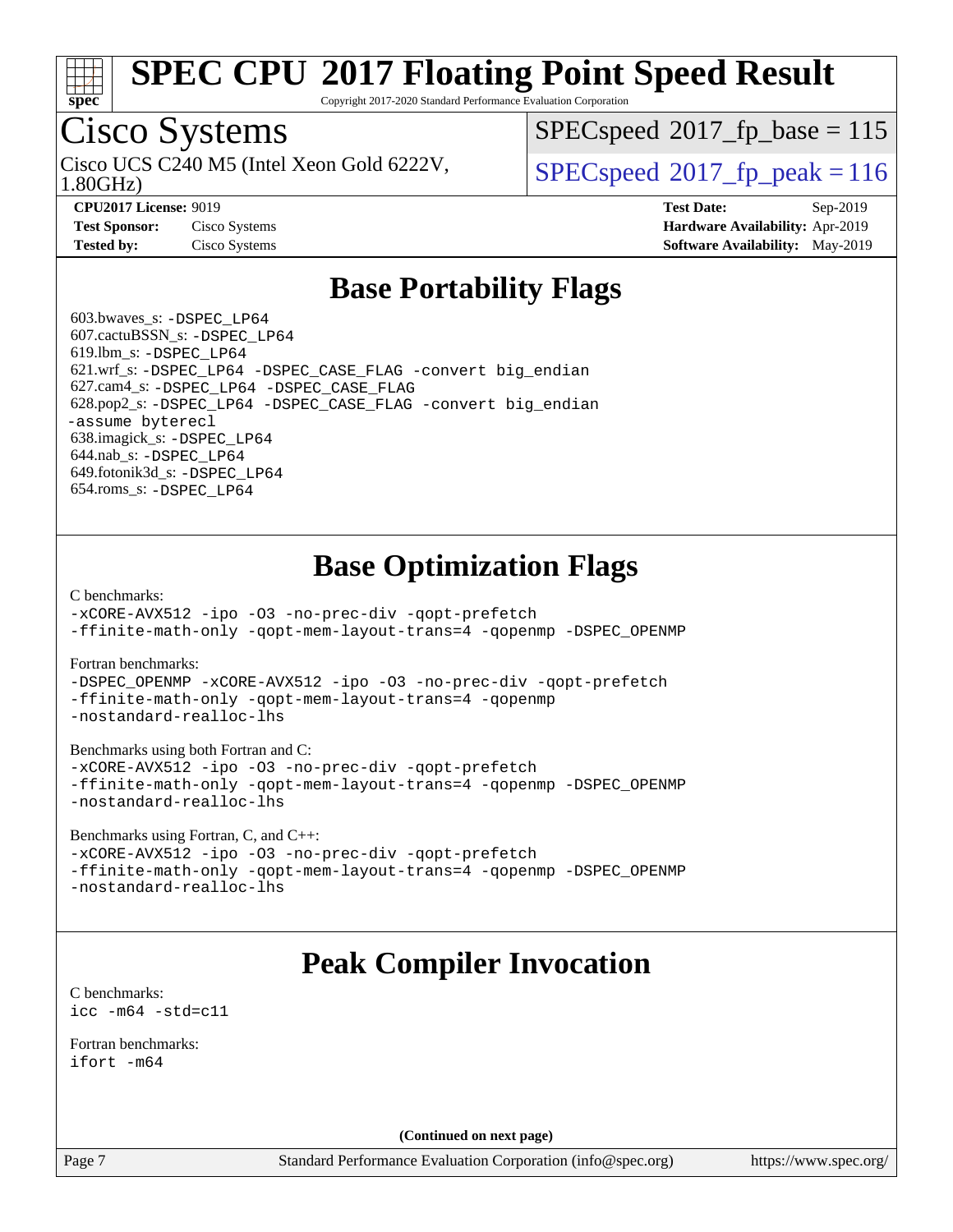

Copyright 2017-2020 Standard Performance Evaluation Corporation

# Cisco Systems

1.80GHz) Cisco UCS C240 M5 (Intel Xeon Gold 6222V,  $\vert$  [SPECspeed](http://www.spec.org/auto/cpu2017/Docs/result-fields.html#SPECspeed2017fppeak)<sup>®</sup>2017 fp\_peak = 116

[SPECspeed](http://www.spec.org/auto/cpu2017/Docs/result-fields.html#SPECspeed2017fpbase)<sup>®</sup>2017 fp base = 115

**[Test Sponsor:](http://www.spec.org/auto/cpu2017/Docs/result-fields.html#TestSponsor)** Cisco Systems **[Hardware Availability:](http://www.spec.org/auto/cpu2017/Docs/result-fields.html#HardwareAvailability)** Apr-2019

**[CPU2017 License:](http://www.spec.org/auto/cpu2017/Docs/result-fields.html#CPU2017License)** 9019 **[Test Date:](http://www.spec.org/auto/cpu2017/Docs/result-fields.html#TestDate)** Sep-2019 **[Tested by:](http://www.spec.org/auto/cpu2017/Docs/result-fields.html#Testedby)** Cisco Systems **[Software Availability:](http://www.spec.org/auto/cpu2017/Docs/result-fields.html#SoftwareAvailability)** May-2019

### **[Peak Compiler Invocation \(Continued\)](http://www.spec.org/auto/cpu2017/Docs/result-fields.html#PeakCompilerInvocation)**

[Benchmarks using both Fortran and C](http://www.spec.org/auto/cpu2017/Docs/result-fields.html#BenchmarksusingbothFortranandC): [ifort -m64](http://www.spec.org/cpu2017/results/res2019q4/cpu2017-20190913-17844.flags.html#user_CC_FCpeak_intel_ifort_64bit_24f2bb282fbaeffd6157abe4f878425411749daecae9a33200eee2bee2fe76f3b89351d69a8130dd5949958ce389cf37ff59a95e7a40d588e8d3a57e0c3fd751) [icc -m64 -std=c11](http://www.spec.org/cpu2017/results/res2019q4/cpu2017-20190913-17844.flags.html#user_CC_FCpeak_intel_icc_64bit_c11_33ee0cdaae7deeeab2a9725423ba97205ce30f63b9926c2519791662299b76a0318f32ddfffdc46587804de3178b4f9328c46fa7c2b0cd779d7a61945c91cd35)

[Benchmarks using Fortran, C, and C++:](http://www.spec.org/auto/cpu2017/Docs/result-fields.html#BenchmarksusingFortranCandCXX) [icpc -m64](http://www.spec.org/cpu2017/results/res2019q4/cpu2017-20190913-17844.flags.html#user_CC_CXX_FCpeak_intel_icpc_64bit_4ecb2543ae3f1412ef961e0650ca070fec7b7afdcd6ed48761b84423119d1bf6bdf5cad15b44d48e7256388bc77273b966e5eb805aefd121eb22e9299b2ec9d9) [icc -m64 -std=c11](http://www.spec.org/cpu2017/results/res2019q4/cpu2017-20190913-17844.flags.html#user_CC_CXX_FCpeak_intel_icc_64bit_c11_33ee0cdaae7deeeab2a9725423ba97205ce30f63b9926c2519791662299b76a0318f32ddfffdc46587804de3178b4f9328c46fa7c2b0cd779d7a61945c91cd35) [ifort -m64](http://www.spec.org/cpu2017/results/res2019q4/cpu2017-20190913-17844.flags.html#user_CC_CXX_FCpeak_intel_ifort_64bit_24f2bb282fbaeffd6157abe4f878425411749daecae9a33200eee2bee2fe76f3b89351d69a8130dd5949958ce389cf37ff59a95e7a40d588e8d3a57e0c3fd751)

### **[Peak Portability Flags](http://www.spec.org/auto/cpu2017/Docs/result-fields.html#PeakPortabilityFlags)**

Same as Base Portability Flags

### **[Peak Optimization Flags](http://www.spec.org/auto/cpu2017/Docs/result-fields.html#PeakOptimizationFlags)**

[C benchmarks](http://www.spec.org/auto/cpu2017/Docs/result-fields.html#Cbenchmarks):

[-xCORE-AVX512](http://www.spec.org/cpu2017/results/res2019q4/cpu2017-20190913-17844.flags.html#user_CCpeak_f-xCORE-AVX512) [-ipo](http://www.spec.org/cpu2017/results/res2019q4/cpu2017-20190913-17844.flags.html#user_CCpeak_f-ipo) [-O3](http://www.spec.org/cpu2017/results/res2019q4/cpu2017-20190913-17844.flags.html#user_CCpeak_f-O3) [-no-prec-div](http://www.spec.org/cpu2017/results/res2019q4/cpu2017-20190913-17844.flags.html#user_CCpeak_f-no-prec-div) [-qopt-prefetch](http://www.spec.org/cpu2017/results/res2019q4/cpu2017-20190913-17844.flags.html#user_CCpeak_f-qopt-prefetch) [-ffinite-math-only](http://www.spec.org/cpu2017/results/res2019q4/cpu2017-20190913-17844.flags.html#user_CCpeak_f_finite_math_only_cb91587bd2077682c4b38af759c288ed7c732db004271a9512da14a4f8007909a5f1427ecbf1a0fb78ff2a814402c6114ac565ca162485bbcae155b5e4258871) [-qopt-mem-layout-trans=4](http://www.spec.org/cpu2017/results/res2019q4/cpu2017-20190913-17844.flags.html#user_CCpeak_f-qopt-mem-layout-trans_fa39e755916c150a61361b7846f310bcdf6f04e385ef281cadf3647acec3f0ae266d1a1d22d972a7087a248fd4e6ca390a3634700869573d231a252c784941a8) [-qopenmp](http://www.spec.org/cpu2017/results/res2019q4/cpu2017-20190913-17844.flags.html#user_CCpeak_qopenmp_16be0c44f24f464004c6784a7acb94aca937f053568ce72f94b139a11c7c168634a55f6653758ddd83bcf7b8463e8028bb0b48b77bcddc6b78d5d95bb1df2967) [-DSPEC\\_OPENMP](http://www.spec.org/cpu2017/results/res2019q4/cpu2017-20190913-17844.flags.html#suite_CCpeak_DSPEC_OPENMP)

[Fortran benchmarks](http://www.spec.org/auto/cpu2017/Docs/result-fields.html#Fortranbenchmarks):

 603.bwaves\_s: [-prof-gen](http://www.spec.org/cpu2017/results/res2019q4/cpu2017-20190913-17844.flags.html#user_peakPASS1_FFLAGSPASS1_LDFLAGS603_bwaves_s_prof_gen_5aa4926d6013ddb2a31985c654b3eb18169fc0c6952a63635c234f711e6e63dd76e94ad52365559451ec499a2cdb89e4dc58ba4c67ef54ca681ffbe1461d6b36)(pass 1) [-prof-use](http://www.spec.org/cpu2017/results/res2019q4/cpu2017-20190913-17844.flags.html#user_peakPASS2_FFLAGSPASS2_LDFLAGS603_bwaves_s_prof_use_1a21ceae95f36a2b53c25747139a6c16ca95bd9def2a207b4f0849963b97e94f5260e30a0c64f4bb623698870e679ca08317ef8150905d41bd88c6f78df73f19)(pass 2) [-DSPEC\\_SUPPRESS\\_OPENMP](http://www.spec.org/cpu2017/results/res2019q4/cpu2017-20190913-17844.flags.html#suite_peakPASS1_FOPTIMIZE603_bwaves_s_DSPEC_SUPPRESS_OPENMP) [-DSPEC\\_OPENMP](http://www.spec.org/cpu2017/results/res2019q4/cpu2017-20190913-17844.flags.html#suite_peakPASS2_FOPTIMIZE603_bwaves_s_DSPEC_OPENMP) [-O2](http://www.spec.org/cpu2017/results/res2019q4/cpu2017-20190913-17844.flags.html#user_peakPASS1_FOPTIMIZE603_bwaves_s_f-O2) [-xCORE-AVX512](http://www.spec.org/cpu2017/results/res2019q4/cpu2017-20190913-17844.flags.html#user_peakPASS2_FOPTIMIZE603_bwaves_s_f-xCORE-AVX512) [-qopt-prefetch](http://www.spec.org/cpu2017/results/res2019q4/cpu2017-20190913-17844.flags.html#user_peakPASS1_FOPTIMIZEPASS2_FOPTIMIZE603_bwaves_s_f-qopt-prefetch) [-ipo](http://www.spec.org/cpu2017/results/res2019q4/cpu2017-20190913-17844.flags.html#user_peakPASS2_FOPTIMIZE603_bwaves_s_f-ipo) [-O3](http://www.spec.org/cpu2017/results/res2019q4/cpu2017-20190913-17844.flags.html#user_peakPASS2_FOPTIMIZE603_bwaves_s_f-O3) [-ffinite-math-only](http://www.spec.org/cpu2017/results/res2019q4/cpu2017-20190913-17844.flags.html#user_peakPASS1_FOPTIMIZEPASS2_FOPTIMIZE603_bwaves_s_f_finite_math_only_cb91587bd2077682c4b38af759c288ed7c732db004271a9512da14a4f8007909a5f1427ecbf1a0fb78ff2a814402c6114ac565ca162485bbcae155b5e4258871) [-no-prec-div](http://www.spec.org/cpu2017/results/res2019q4/cpu2017-20190913-17844.flags.html#user_peakPASS2_FOPTIMIZE603_bwaves_s_f-no-prec-div) [-qopt-mem-layout-trans=4](http://www.spec.org/cpu2017/results/res2019q4/cpu2017-20190913-17844.flags.html#user_peakPASS1_FOPTIMIZEPASS2_FOPTIMIZE603_bwaves_s_f-qopt-mem-layout-trans_fa39e755916c150a61361b7846f310bcdf6f04e385ef281cadf3647acec3f0ae266d1a1d22d972a7087a248fd4e6ca390a3634700869573d231a252c784941a8) [-qopenmp](http://www.spec.org/cpu2017/results/res2019q4/cpu2017-20190913-17844.flags.html#user_peakPASS2_FOPTIMIZE603_bwaves_s_qopenmp_16be0c44f24f464004c6784a7acb94aca937f053568ce72f94b139a11c7c168634a55f6653758ddd83bcf7b8463e8028bb0b48b77bcddc6b78d5d95bb1df2967) [-nostandard-realloc-lhs](http://www.spec.org/cpu2017/results/res2019q4/cpu2017-20190913-17844.flags.html#user_peakEXTRA_FOPTIMIZE603_bwaves_s_f_2003_std_realloc_82b4557e90729c0f113870c07e44d33d6f5a304b4f63d4c15d2d0f1fab99f5daaed73bdb9275d9ae411527f28b936061aa8b9c8f2d63842963b95c9dd6426b8a)

649.fotonik3d\_s: Same as 603.bwaves\_s

 654.roms\_s: [-DSPEC\\_OPENMP](http://www.spec.org/cpu2017/results/res2019q4/cpu2017-20190913-17844.flags.html#suite_peakFOPTIMIZE654_roms_s_DSPEC_OPENMP) [-xCORE-AVX512](http://www.spec.org/cpu2017/results/res2019q4/cpu2017-20190913-17844.flags.html#user_peakFOPTIMIZE654_roms_s_f-xCORE-AVX512) [-ipo](http://www.spec.org/cpu2017/results/res2019q4/cpu2017-20190913-17844.flags.html#user_peakFOPTIMIZE654_roms_s_f-ipo) [-O3](http://www.spec.org/cpu2017/results/res2019q4/cpu2017-20190913-17844.flags.html#user_peakFOPTIMIZE654_roms_s_f-O3) [-no-prec-div](http://www.spec.org/cpu2017/results/res2019q4/cpu2017-20190913-17844.flags.html#user_peakFOPTIMIZE654_roms_s_f-no-prec-div) [-qopt-prefetch](http://www.spec.org/cpu2017/results/res2019q4/cpu2017-20190913-17844.flags.html#user_peakFOPTIMIZE654_roms_s_f-qopt-prefetch) [-ffinite-math-only](http://www.spec.org/cpu2017/results/res2019q4/cpu2017-20190913-17844.flags.html#user_peakFOPTIMIZE654_roms_s_f_finite_math_only_cb91587bd2077682c4b38af759c288ed7c732db004271a9512da14a4f8007909a5f1427ecbf1a0fb78ff2a814402c6114ac565ca162485bbcae155b5e4258871) [-qopt-mem-layout-trans=4](http://www.spec.org/cpu2017/results/res2019q4/cpu2017-20190913-17844.flags.html#user_peakFOPTIMIZE654_roms_s_f-qopt-mem-layout-trans_fa39e755916c150a61361b7846f310bcdf6f04e385ef281cadf3647acec3f0ae266d1a1d22d972a7087a248fd4e6ca390a3634700869573d231a252c784941a8) [-qopenmp](http://www.spec.org/cpu2017/results/res2019q4/cpu2017-20190913-17844.flags.html#user_peakFOPTIMIZE654_roms_s_qopenmp_16be0c44f24f464004c6784a7acb94aca937f053568ce72f94b139a11c7c168634a55f6653758ddd83bcf7b8463e8028bb0b48b77bcddc6b78d5d95bb1df2967) [-nostandard-realloc-lhs](http://www.spec.org/cpu2017/results/res2019q4/cpu2017-20190913-17844.flags.html#user_peakEXTRA_FOPTIMIZE654_roms_s_f_2003_std_realloc_82b4557e90729c0f113870c07e44d33d6f5a304b4f63d4c15d2d0f1fab99f5daaed73bdb9275d9ae411527f28b936061aa8b9c8f2d63842963b95c9dd6426b8a)

[Benchmarks using both Fortran and C](http://www.spec.org/auto/cpu2017/Docs/result-fields.html#BenchmarksusingbothFortranandC):

 621.wrf\_s: [-prof-gen](http://www.spec.org/cpu2017/results/res2019q4/cpu2017-20190913-17844.flags.html#user_peakPASS1_CFLAGSPASS1_FFLAGSPASS1_LDFLAGS621_wrf_s_prof_gen_5aa4926d6013ddb2a31985c654b3eb18169fc0c6952a63635c234f711e6e63dd76e94ad52365559451ec499a2cdb89e4dc58ba4c67ef54ca681ffbe1461d6b36)(pass 1) [-prof-use](http://www.spec.org/cpu2017/results/res2019q4/cpu2017-20190913-17844.flags.html#user_peakPASS2_CFLAGSPASS2_FFLAGSPASS2_LDFLAGS621_wrf_s_prof_use_1a21ceae95f36a2b53c25747139a6c16ca95bd9def2a207b4f0849963b97e94f5260e30a0c64f4bb623698870e679ca08317ef8150905d41bd88c6f78df73f19)(pass 2) [-O2](http://www.spec.org/cpu2017/results/res2019q4/cpu2017-20190913-17844.flags.html#user_peakPASS1_COPTIMIZEPASS1_FOPTIMIZE621_wrf_s_f-O2) [-xCORE-AVX512](http://www.spec.org/cpu2017/results/res2019q4/cpu2017-20190913-17844.flags.html#user_peakPASS2_COPTIMIZEPASS2_FOPTIMIZE621_wrf_s_f-xCORE-AVX512) [-qopt-prefetch](http://www.spec.org/cpu2017/results/res2019q4/cpu2017-20190913-17844.flags.html#user_peakPASS1_COPTIMIZEPASS1_FOPTIMIZEPASS2_COPTIMIZEPASS2_FOPTIMIZE621_wrf_s_f-qopt-prefetch) [-ipo](http://www.spec.org/cpu2017/results/res2019q4/cpu2017-20190913-17844.flags.html#user_peakPASS2_COPTIMIZEPASS2_FOPTIMIZE621_wrf_s_f-ipo) [-O3](http://www.spec.org/cpu2017/results/res2019q4/cpu2017-20190913-17844.flags.html#user_peakPASS2_COPTIMIZEPASS2_FOPTIMIZE621_wrf_s_f-O3) [-ffinite-math-only](http://www.spec.org/cpu2017/results/res2019q4/cpu2017-20190913-17844.flags.html#user_peakPASS1_COPTIMIZEPASS1_FOPTIMIZEPASS2_COPTIMIZEPASS2_FOPTIMIZE621_wrf_s_f_finite_math_only_cb91587bd2077682c4b38af759c288ed7c732db004271a9512da14a4f8007909a5f1427ecbf1a0fb78ff2a814402c6114ac565ca162485bbcae155b5e4258871) [-no-prec-div](http://www.spec.org/cpu2017/results/res2019q4/cpu2017-20190913-17844.flags.html#user_peakPASS2_COPTIMIZEPASS2_FOPTIMIZE621_wrf_s_f-no-prec-div) [-qopt-mem-layout-trans=4](http://www.spec.org/cpu2017/results/res2019q4/cpu2017-20190913-17844.flags.html#user_peakPASS1_COPTIMIZEPASS1_FOPTIMIZEPASS2_COPTIMIZEPASS2_FOPTIMIZE621_wrf_s_f-qopt-mem-layout-trans_fa39e755916c150a61361b7846f310bcdf6f04e385ef281cadf3647acec3f0ae266d1a1d22d972a7087a248fd4e6ca390a3634700869573d231a252c784941a8) [-DSPEC\\_SUPPRESS\\_OPENMP](http://www.spec.org/cpu2017/results/res2019q4/cpu2017-20190913-17844.flags.html#suite_peakPASS1_COPTIMIZEPASS1_FOPTIMIZE621_wrf_s_DSPEC_SUPPRESS_OPENMP) [-qopenmp](http://www.spec.org/cpu2017/results/res2019q4/cpu2017-20190913-17844.flags.html#user_peakPASS2_COPTIMIZEPASS2_FOPTIMIZE621_wrf_s_qopenmp_16be0c44f24f464004c6784a7acb94aca937f053568ce72f94b139a11c7c168634a55f6653758ddd83bcf7b8463e8028bb0b48b77bcddc6b78d5d95bb1df2967) [-DSPEC\\_OPENMP](http://www.spec.org/cpu2017/results/res2019q4/cpu2017-20190913-17844.flags.html#suite_peakPASS2_COPTIMIZEPASS2_FOPTIMIZE621_wrf_s_DSPEC_OPENMP) [-nostandard-realloc-lhs](http://www.spec.org/cpu2017/results/res2019q4/cpu2017-20190913-17844.flags.html#user_peakEXTRA_FOPTIMIZE621_wrf_s_f_2003_std_realloc_82b4557e90729c0f113870c07e44d33d6f5a304b4f63d4c15d2d0f1fab99f5daaed73bdb9275d9ae411527f28b936061aa8b9c8f2d63842963b95c9dd6426b8a)

 627.cam4\_s: [-xCORE-AVX512](http://www.spec.org/cpu2017/results/res2019q4/cpu2017-20190913-17844.flags.html#user_peakCOPTIMIZEFOPTIMIZE627_cam4_s_f-xCORE-AVX512) [-ipo](http://www.spec.org/cpu2017/results/res2019q4/cpu2017-20190913-17844.flags.html#user_peakCOPTIMIZEFOPTIMIZE627_cam4_s_f-ipo) [-O3](http://www.spec.org/cpu2017/results/res2019q4/cpu2017-20190913-17844.flags.html#user_peakCOPTIMIZEFOPTIMIZE627_cam4_s_f-O3) [-no-prec-div](http://www.spec.org/cpu2017/results/res2019q4/cpu2017-20190913-17844.flags.html#user_peakCOPTIMIZEFOPTIMIZE627_cam4_s_f-no-prec-div) [-qopt-prefetch](http://www.spec.org/cpu2017/results/res2019q4/cpu2017-20190913-17844.flags.html#user_peakCOPTIMIZEFOPTIMIZE627_cam4_s_f-qopt-prefetch) [-ffinite-math-only](http://www.spec.org/cpu2017/results/res2019q4/cpu2017-20190913-17844.flags.html#user_peakCOPTIMIZEFOPTIMIZE627_cam4_s_f_finite_math_only_cb91587bd2077682c4b38af759c288ed7c732db004271a9512da14a4f8007909a5f1427ecbf1a0fb78ff2a814402c6114ac565ca162485bbcae155b5e4258871) [-qopt-mem-layout-trans=4](http://www.spec.org/cpu2017/results/res2019q4/cpu2017-20190913-17844.flags.html#user_peakCOPTIMIZEFOPTIMIZE627_cam4_s_f-qopt-mem-layout-trans_fa39e755916c150a61361b7846f310bcdf6f04e385ef281cadf3647acec3f0ae266d1a1d22d972a7087a248fd4e6ca390a3634700869573d231a252c784941a8) [-qopenmp](http://www.spec.org/cpu2017/results/res2019q4/cpu2017-20190913-17844.flags.html#user_peakCOPTIMIZEFOPTIMIZE627_cam4_s_qopenmp_16be0c44f24f464004c6784a7acb94aca937f053568ce72f94b139a11c7c168634a55f6653758ddd83bcf7b8463e8028bb0b48b77bcddc6b78d5d95bb1df2967) [-DSPEC\\_OPENMP](http://www.spec.org/cpu2017/results/res2019q4/cpu2017-20190913-17844.flags.html#suite_peakCOPTIMIZEFOPTIMIZE627_cam4_s_DSPEC_OPENMP) [-nostandard-realloc-lhs](http://www.spec.org/cpu2017/results/res2019q4/cpu2017-20190913-17844.flags.html#user_peakEXTRA_FOPTIMIZE627_cam4_s_f_2003_std_realloc_82b4557e90729c0f113870c07e44d33d6f5a304b4f63d4c15d2d0f1fab99f5daaed73bdb9275d9ae411527f28b936061aa8b9c8f2d63842963b95c9dd6426b8a)

628.pop2\_s: Same as 621.wrf\_s

**(Continued on next page)**